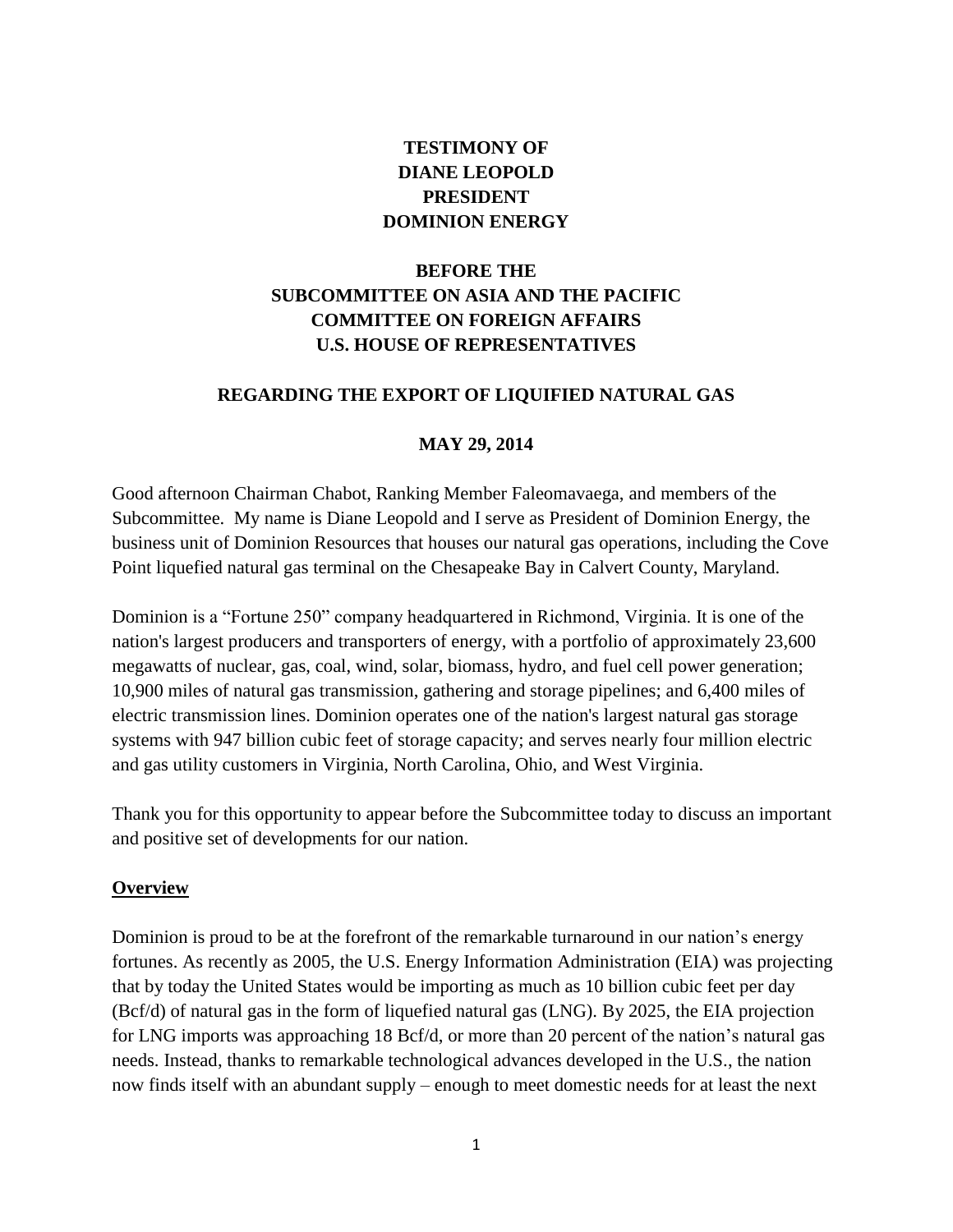century while being able to export a limited amount to important allied nations around the world. The nation's conversion from net importer to net exporter of natural gas is expected to occur by 2016. This is because of the initiation of LNG exports as well as reduced imports from Canada and increased exports to Mexico via pipeline.

This relatively quick turnaround in our nation's natural gas supply picture brings with it major domestic and international implications.

From an economic standpoint, numerous studies have reached similar conclusions in terms of the positive impacts this new activity will have. More than 40 LNG export facilities have been proposed in the United States, although most experts expect the number built and put into service will be not more than a half-dozen – including Dominion's Cove Point facility. Initially, the construction of even a handful of LNG export facilities will create thousands of jobs, not just in the building of the terminals but also in the manufacturing of equipment that will be installed in the plants. For example, our project will install large liquefiers manufactured by the Air Products Company in Pennsylvania and two General Electric Frame 7 power turbines built in South Carolina.

Once operational, the terminals will support tens of thousands of additional jobs throughout the supply chain of producing, processing, and transporting gas to the terminals. Billions of dollars in new tax revenue will flow to federal, state, and local economies. And, the U.S. trade deficit will be reduced by tens of billions of dollars annually.

The potential for geopolitical benefit for the United States and our allies is just as significant. Our nation's strategic position in the world will be strengthened as we shift from being dependent upon others for a growing share of our energy to becoming a major supplier to others. The relationship between energy trade and international affairs was illustrated vividly by a frontpage photograph in *The Wall Street Journal* earlier this month showing Russian President Vladimir Putin and Chinese President Xi Jinping toasting a 30-year agreement for Russia to sell \$400 billion worth of natural gas to China starting in 2018. As *The Washington Post* reported about the ceremony, "China's president also called for an Asian security arrangement that would include Russia and Iran and exclude the United States." The United States has the opportunity to counter that kind of alliance by being a source of clean, reliable natural gas for our allies who are urgently in need of such supplies. For us to stand aside would leave our allies no choice but to turn to those who would meet their needs.

I make no pretense about being a foreign affairs expert. However, Dominion's ongoing experience with our export project at the Cove Point facility can provide a real-world example of the kind of opportunity LNG exports can provide to the United States. Please allow me to focus on that Dominion project.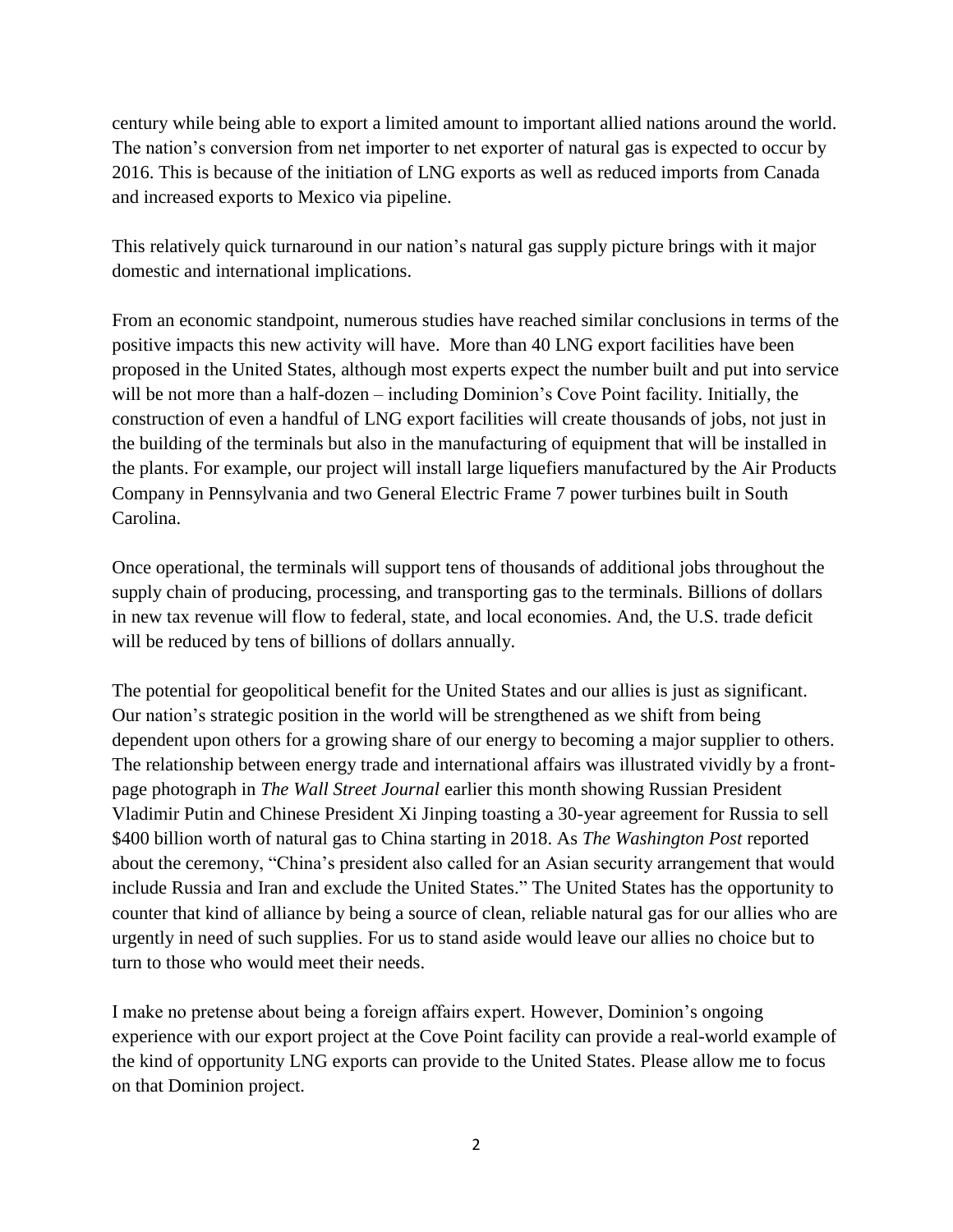#### **Dominion Cove Point**

The Cove Point facility was constructed by a predecessor of Dominion and a partner in the early 1970s as an LNG import terminal. After about two years of receiving shipments of LNG from overseas, imports came to a virtual halt because of changing economic conditions. The Dominion predecessor sold its interest and the plant was essentially mothballed from that time until 1994, when the onshore facilities were reactivated to provide limited storage services for local gas utilities. In 2002, Dominion acquired all of the Cove Point facility and began work to reactivate it as an import terminal as the nation began to look overseas to help meet its growing energy needs. The reactivated terminal received its first LNG shipment in the summer of 2003. At its peak in 2005, Cove Point received about 85 shipments, mostly from Trinidad and Tobago. Based on the projected future demand at that time, Cove Point import capability was then almost doubled in size.

Then everything changed again. Domestic gas production began to climb due to tremendous advances in technology. Prices began to fall. It became clear that LNG imports would likely not be needed in the foreseeable future. Dominion, along with owners of several other LNG import terminals, began to explore the feasibility of adding export capability. In 2011, we began marketing the Dominion Cove Point export project to potential overseas customers. We literally circled the world in looking for customers. We held discussions with numerous parties from across Asia and Europe, ultimately completing agreements with two customers in 2013.

### **Dominion Cove Point Customer Overview**

Sumitomo, a Japanese global trading company and GAIL, one of the largest natural gas companies in India and majority-owned by the government, each signed up for one-half of Cove Point's export output for a period of 20 years. Specifically, each company will have the right to receive a minimum of 2.3 million metric tonnes of LNG annually during that time.

Sumitomo in turn signed offtake agreements with Tokyo Gas and Kansai Electric, the ultimate users of the gas. As you may be aware, Japan's entire fleet of 48 nuclear reactors remains shut down as a result of the Fukishima disaster in 2011. Much of the shortfall in electricity is being made up by generating additional electricity from imported LNG and an increased use of coal. In fact, Japan is also constructing a number of new coal-fired power plants and is today the world's second-largest importer of coal. Although the Japanese government recently announced plans to restart at least some of its idled nuclear reactors, the country is expected to remain the No. 1 importer of LNG globally.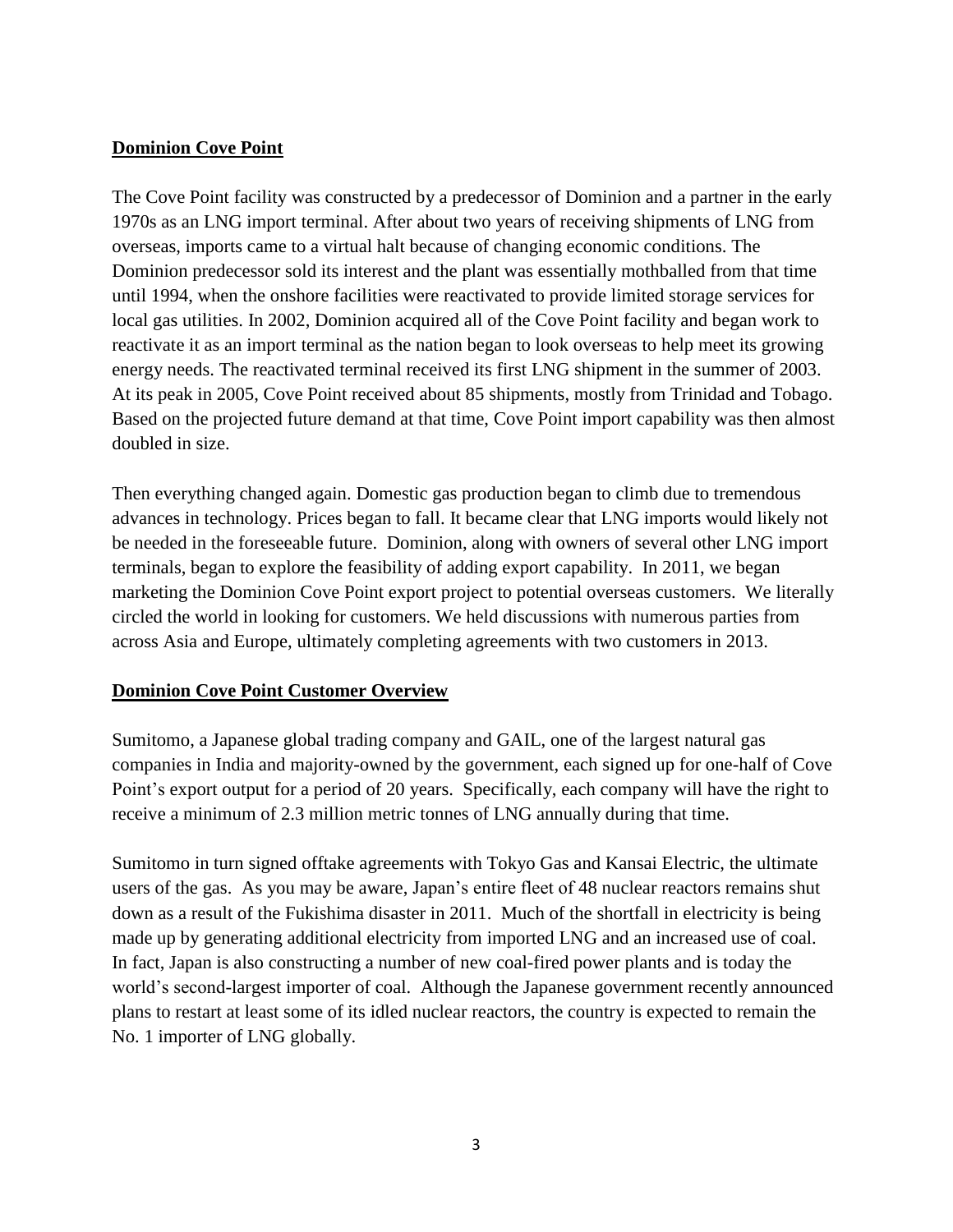In the case of India, currently the fifth-largest importer of LNG, the additional supply is needed to fuel the country's economic growth. Estimates are that India's natural gas needs will triple by 2022. Currently, almost 70 percent of India's power generation comes from coal, according the International Energy Agency. It is expected that additional gas-fired generation will offset coal.

Our facility will be able to produce only about 5¼ million tons of LNG a year, which may sound like a lot but is only a sliver of global demand. But that was fine with our business partners. What they told us was they each wanted a stable, secure, reliable source of LNG to help round out their portfolio, not dominate it. They also wanted a market where they could buy gas at a price not linked to oil. That is why they turned to United States and Dominion. This is a very important point. They both see the United States as a good ally and a good trading partner. In fact, GAIL recently announced it expects to sign additional supply contracts this year for more LNG exports from the United States.

The contracts signed with Sumitomo and GAIL are tolling agreements, meaning Dominion will only provide liquefaction service to our customers. We will not sell them gas. Rather, the customers will be responsible for procuring the gas and transporting it to the terminal through the existing pipeline. In fact, both customers have made investments in upstream sources to bolster their security of supply across the value chain. Dominion will liquefy the gas and load it onto the customers' ships for transport to its ultimate destination.

### **U.S. and Global Competition**

Likewise, other energy companies have been marketing U.S. export capacity to consumers around the world. Asia is certainly the frontrunner in the competition to secure contracts with projects for LNG exports from the U.S. To date, 43 applications totaling nearly 40 Bcf/d have been filed with the DOE for a license to export LNG. However, it is likely that only a fraction of those will actually be built. Of the projects that have announced off-take contracts, four expect to deliver LNG to Asia, for about 60 percent of the contracted volumes. A further capacity breakdown of this subset of projects shows that of that 60 percent, Japan will receive 37 percent, India will receive 11 percent, and Korea will receive 11percent.

Worldwide competition is fierce to supply natural gas to these countries, both using LNG and in the case of India, via pipeline. As I said, our customers have focused on pricing, security and diversity of supply in their buying decisions. Any one of these factors alone will not attract longterm contracts. And pricing includes the mechanism by which a price is reached. Japan, for example, has repeatedly expressed its desire to eventually break the oil-linked pricing that most of its imports are now based on. Exports from the U.S. will generally be tied to lower Henry Hub prices. However, even with construction of the expected handful of U.S. terminals, U.S. exports to Asia will still remain a small portion of those countries' overall supply portfolio.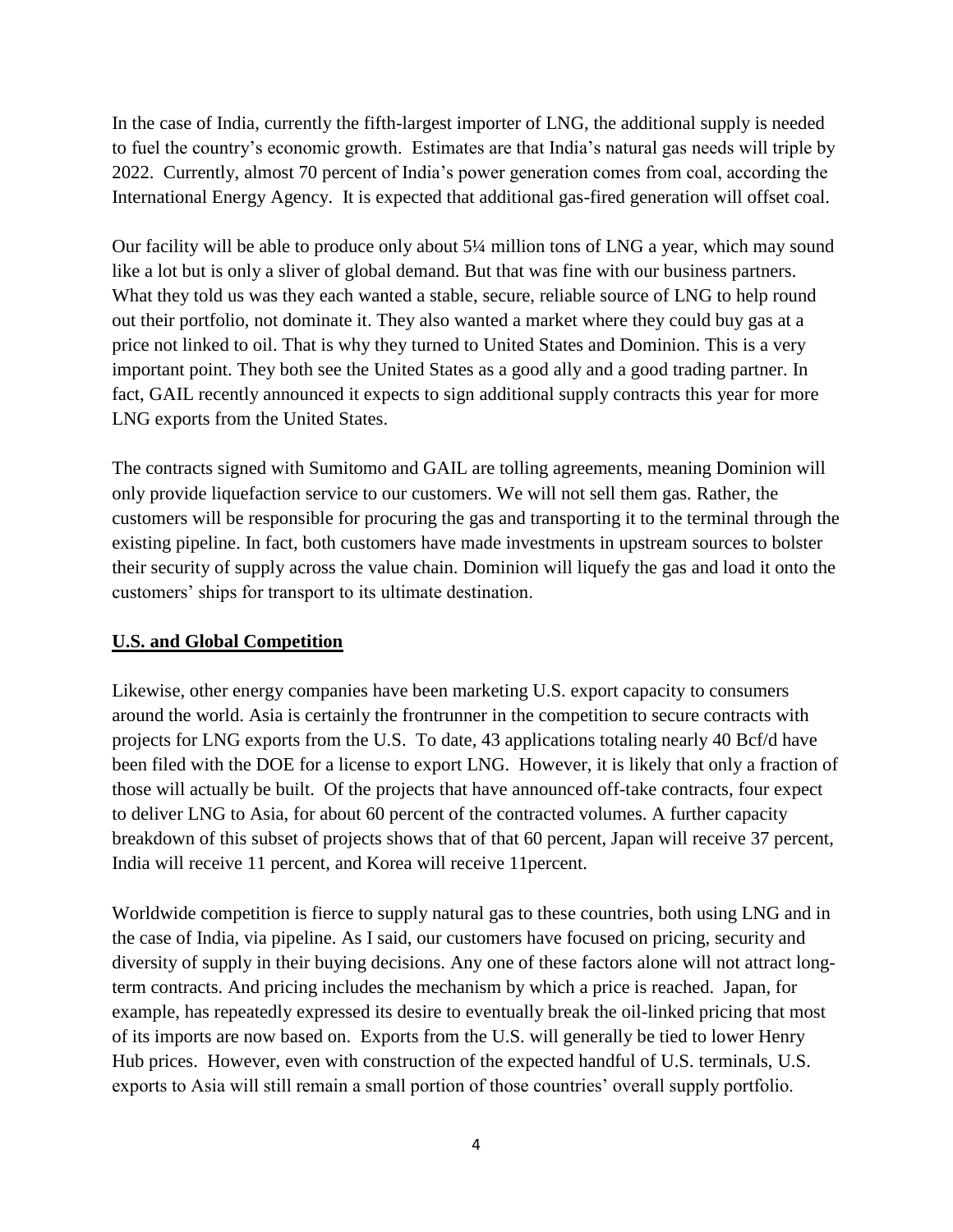History has certainly shown how strong the political and economic ties can be when associated with energy supply – some good and some not so good. The countries listed above are strategic allies for U.S. foreign policy. Our ability to provide reliable, long-term supply of energy will only help to strengthen our relationship with these key allies and help insulate them from other energy suppliers who may use their influence in conflict of the best interest of the United States.

### **Little Price Impact in the United States**

There has been a good deal of discussion recently about the impact that LNG exports will have on natural gas prices for American consumers. Some critics have said the export of LNG will lead to customers in the U.S. paying a much higher "world price" for natural gas. That is not a realistic outcome and here is why. As I mentioned, our customers will buy the gas themselves and transport it to Cove Point. The current price per million Btu of gas, or 1 MMBtu, is roughly \$4.50. First you need to add to that the cost of liquefaction, or roughly \$3 per MMBtu. Then add another \$3 or so per MMBtu to ship the gas to Asia and another approximately \$1 to regasifiy it at its destination. By the time that \$4.50 gas arrives in Japan, for example, the delivered cost is in the range of at least \$11 or \$12 per MMBtu.

The pricing dynamic I just described is entirely different than crude oil, for example, which can be shipped around the world for a small fraction of the price of the actual commodity. In the case of crude there is more of a world price. It is the significant expense of liquefying, transporting, and regasifying natural gas that will serve to prevent the development of a so-called "world price."

Furthermore, this \$6-\$7 liquefaction and transport cost exists regardless of the price of natural gas sold in the U.S. If the natural gas price increases domestically, there will be plenty of worldwide competition happy to deliver to these markets.

Some have suggested that exporting LNG would amount to giving up America's competitive energy advantage in manufacturing. Nothing could be further from the truth. For the reasons I just explained, today a U.S. consumer of gas would be paying roughly \$4.50 per MMBtu while its overseas competitor would be paying as much as three times that amount for the same gas. If a company can't be competitive with that type of advantage perhaps there is some deeper issue with that company's business model.

### **Permitting**

American consumers also are protected by the dozens of federal, state and local permits needed prior to constructing an LNG export terminal. The two main federal permits come from the U.S.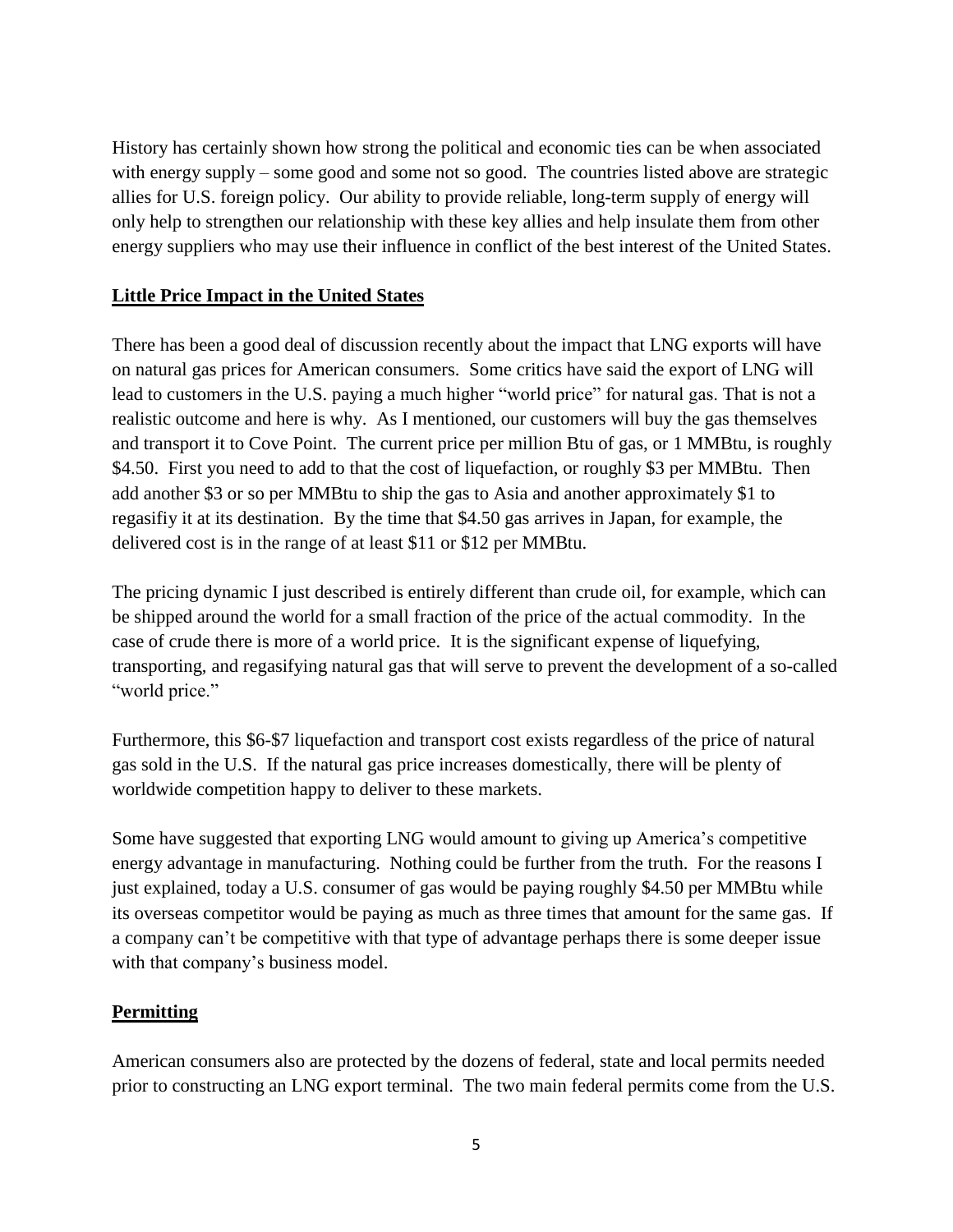Department of Energy (DOE) and the Federal Energy Regulatory Commission (FERC). Numerous other agencies participate in the process.

Under the Natural Gas Act, permission to export LNG is granted by the DOE. In order to export to a country with which the U.S. does not have a free trade agreement, DOE must determine that such exports are, on a project by project basis, in the public interest. In the case of Cove Point, we filed for this permit in October of 2011. Just under two years later, in September of 2013, we received conditional approval from DOE.

The other main federal permit needed is from FERC. The Commission has the responsibility of reviewing each project for purposes of environmental impact and safety. In June 2012 we began the pre-filing process at FERC, and filed our formal application in April 2013. As part of FERC's very thorough process we submitted more than 20,000 pages of information on all aspects of the project. On May 15 of this year, FERC staff released its Environmental Assessment (EA) for the project, concluding that approval of the project "would not constitute a major federal action significantly affecting the quality of the human environment." We are now in the middle of a 30-day comment period on the EA. It is our hope that soon after the close of the comment period the FERC will grant permission to begin construction.

Once we receive permission to proceed to construction we will begin work on what will be a \$3.4 billion to \$3.8 billion investment. Construction will take approximately three years and will, at peak, employ a union workforce of about 1,250 workers. We expect to be ready to produce LNG by late 2017. Once operational, Cove Point's annual property tax payment to Calvert County will increase by roughly \$40 million, making Cove Point the largest taxpayer in the county.

## **Environmental Benefits**

I would be remiss if I did not mention one other benefit of LNG exports from the United States. This displacement of coal-fired generation overseas with imported LNG is worth emphasizing. Earlier this year Dominion commissioned ICF International, a highly respected energy and environmental consulting firm, to review the lifecycle Green House Gas (GHG) emissions from LNG. ICF concluded the following: "Based on the best available data and using standard assumptions, exported LNG would have GHG emissions 43 percent to 52 percent lower than coal." In the case of Dominion Cove Point, LNG exports used to displace coal for electricity production could reduce GHG emissions by millions of tons a year.

If the goal is reduce GHG emissions, LNG is one of the ways to get there. In fact, President Obama's own climate action plan released in 2013 stated that "we will promote fuel-switching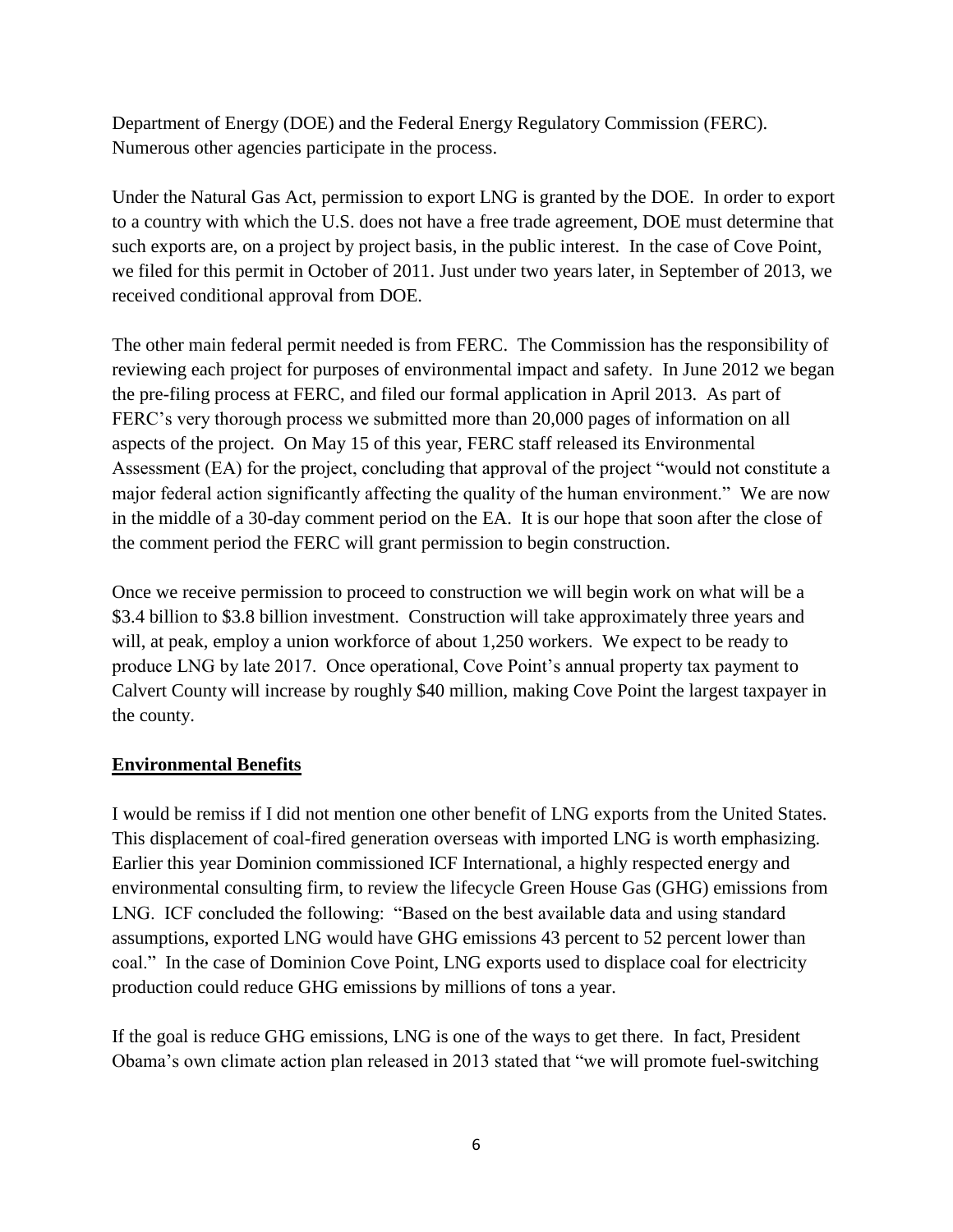from coal to gas for electricity production and encourage the development of a global market for gas."

## **Summary**

LNG exports from the United States clearly have important and positive implications for the nation economically, environmentally and geopolitically. Good trading partners make good allies and good allies make good trading partners.

We are proud of the fact that Dominion Cove Point is an early mover in expanding U.S. exports. Dominion's ability to export LNG represents a major opportunity for Maryland and positions Dominion as a major contributor in the effort by the United States to become a net exporter of energy. Thanks to technological advances, the U.S. has enough natural gas to meet not only America's consumer demand, but also to export some supply in the form of LNG without significant impacts on domestic prices.

It is clear that natural gas is a cleaner, more economical fuel than coal. This means, LNG exports can provide significant global environmental benefits, such as cleaner air. By exporting LNG, the U.S. will be providing the world with increased access to a source of cleaner and reliable energy, without compromising Americans' ability to utilize this important resource here at home.

LNG exports are consistent with the President's National Export Initiative to expand exports to create "sustainable economic growth" as well as "good high paying jobs". LNG exports also support America's important and vital role as an energy superpower and can support our allies by providing a competitive, reliable and stable energy supply.

Dominion welcomes the release of the federal environmental assessment – an assessment that found the facility can be built and operated safely with no significant environmental impact - the company is poised for an exciting future.

Thank you.